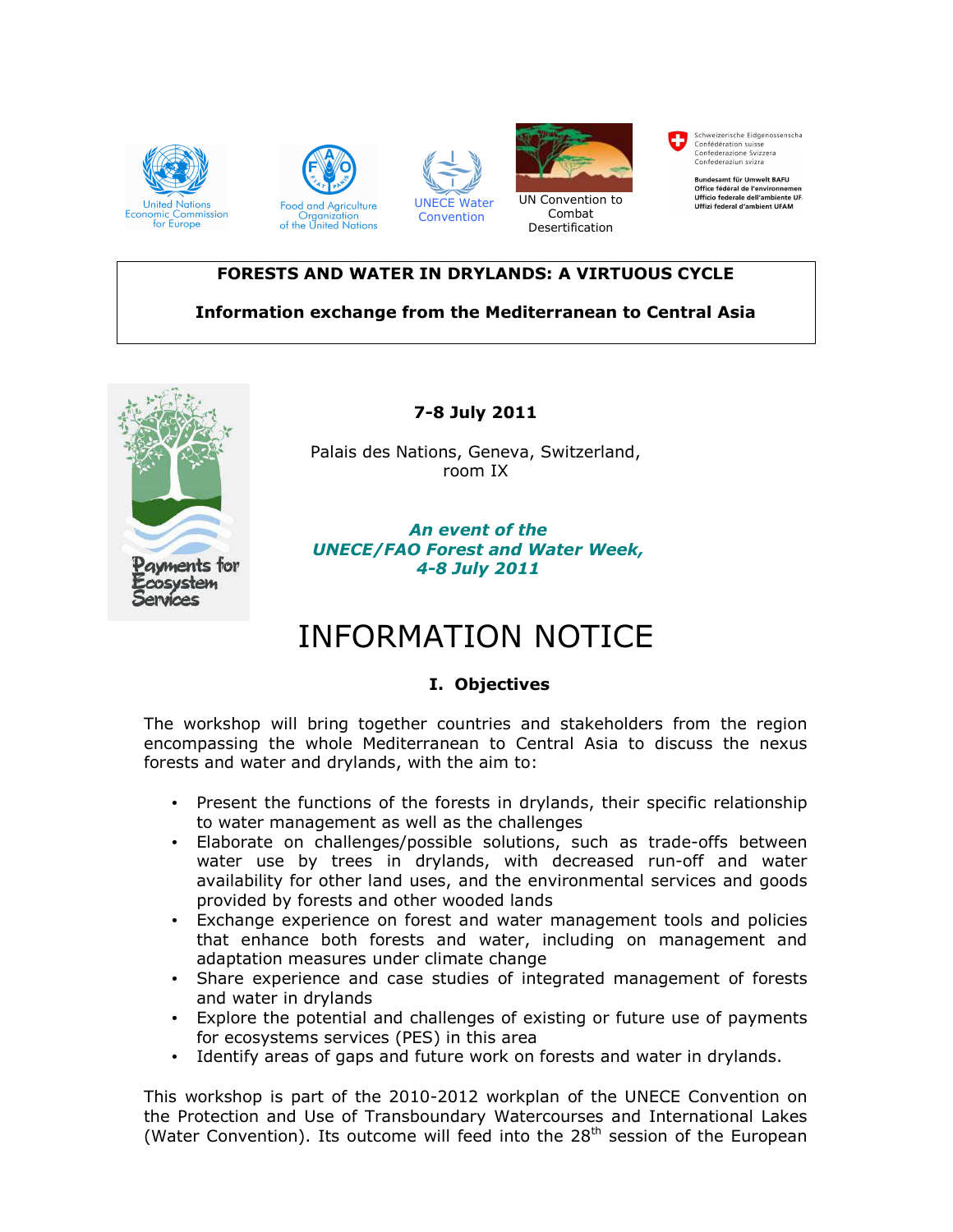Forestry Commission Working Party on the Management of Mountain Watersheds "Forests for Water – Water for Forests" (12-16 September 2011, Kastamonu, Turkey). The workshop will also allow to prepare the discussions at the seventh "Environment for Europe" Ministerial Conference (Astana, 21-23 September 2011) on the two conference themes: sustainable management of water and water-related ecosystems and greening the economy, mainstreaming the environment into economic development. Its results will be presented at the joint session of the UNECE Timber Committee and FAO European Forestry Commission on 10-14 October 2011 in Antalya, Turkey. It will also feed into the 6th World Water Forum (12-17 March 2012, Marseille, France) and into the 6th Meeting of the Parties to the UNECE Water Convention (November 2012, Italy).

This workshop is a follow-up to the Workshop on Forest and Water organized in May 2009 in Antalya, Turkey, which was hosted by Turkey and co-organised with Switzerland, Forest Europe, the UNECE Water Convention and FAO (http://www.foresteurope.org/MCPFE+Workshop+on+Forests+and+Water.9UFRj WZf.ips).

FAO and key partner organizations are finalizing a publication which synthesizes the main outcomes of many forests and water events held between 2008 and 2010 and proposes follow-up action for the next years

## II.Background

Dryland regions are defined by low precipitation and frequent droughts, high evapotranspiration and slow vegetation growth. Forests in drylands have specific challenges compared to other types of forests and are in general more fragile. Their location in dry climate makes them very sensitive to threats such as climate change, fires, storms, etc. In addition, all projections on climate change anticipate conditions of increased water scarcity in arid and semi-arid areas, such as the Mediterranean basin. Moreover, they are under heavy anthropogenic pressures, such as grazing, browsing, fuelwood collection, over-exploitation, deforestation and desertification, conversion into agriculture, urban land-use, etc. In arid and semi arid regions water is as a priority used for agriculture. At the same time, land use, and in particular forest cover and types of forests, strongly influence runoff, evapotranspiration and infiltration and therefore availability of water resources.

Finding solutions to the above problems is often complicated by the widespread lack of cross-sectoral cooperation not only between the forest and the water authorities, but also with the agriculture, urban development and nature protection sectors, at all levels.

The Conferences of the Parties (COP) to the United Nations Convention to Combat Desertification (UNCCD) in a series of decisions taken from COP4 to COP.9 consistently encouraged Parties and relevant institutions to explore opportunities to promote sustainable forest management, conservation and utilization including strengthening integrated water management in critical watershed areas and river basins<sup>1</sup>. Also, the 20<sup>th</sup> session of the Committee on Forestry of the FAO in 2010 recommended that countries pay increased attention on socio-economic issues related to forests and water and to financing

-

www.unccd.int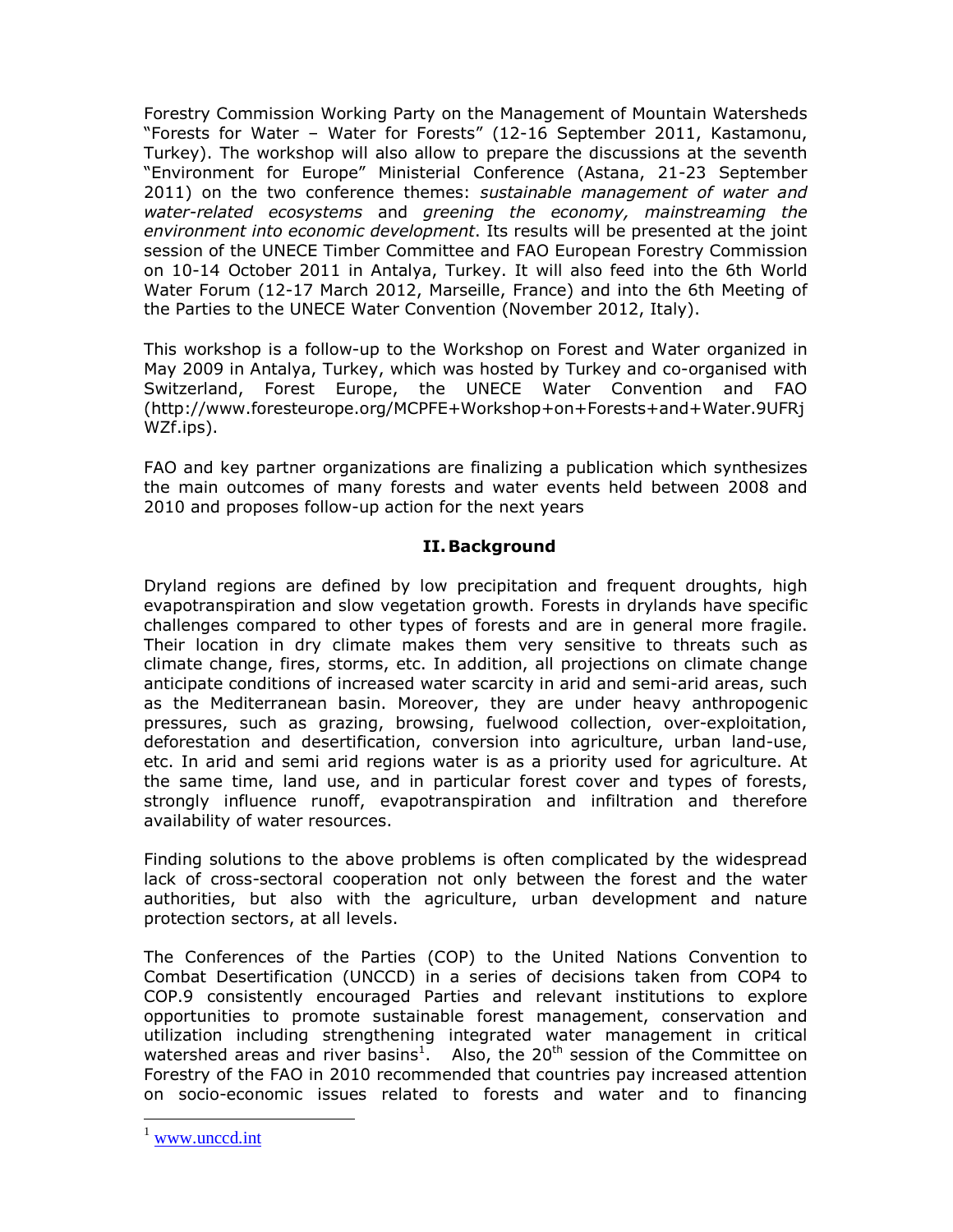mechanisms such as payments for environmental services provided by forests with particular focus on semi arid and arid areas. Other priority areas identified by the Committee include the relationships between water, forests, soil and climate change; strengthened cooperation and partnership in river basin management, focusing on institutional and policy development and innovative economic mechanisms such as payments for ecosystem services.<sup>2</sup>

At the workshop, different case studies will be presented and discussed allowing the exchange of experiences on the challenges of forests and water in drylands, and solutions and tools that can help their integrated management maximising benefits for both sectors, including payments for ecosystem services. The Recommendations on Payments for Ecosystem Services in Integrated Water Resources Management developed by the UNECE Water Convention will also be presented.

# III. Organization of work and call for contributions

The workshop is organized by the Swiss Federal Office for the Environment and the UNECE Water Convention secretariat, in close cooperation with the UNECE/FAO Forestry and Timber Section, the FAO Forest Conservation Team (FOMC) and the secretariat of the UN Convention to Combat Desertification (UNCCD).

The workshop is part of the UNECE/FAO Forest and Water Week, that will be held from 4 to 8 July 2011 in Geneva. A workshop on "Payments for Ecosystem Services: What role for a green economy" will be held on 4-5 July. This workshop should inspire the discussion on valuation of and payments for ecosystem services as well as enabling conditions.

The workshop is targeted to countries in the UNECE and the Mediterranean region - including North Africa and West Asia - having semi arid and arid forest cover. It is addressed to all those who are responsible for forest and water managements in dry regions: first and foremost national policy makers responsible for forestry, water and related ecosystems, but also local authorities, landowners and managers, practioners and representatives of academia, research institutes, non-governmental and other international organizations.

Contributions are invited on the following topics:

- Functions of the forests in drylands as well as their specific relationship to water management and relevant challenges
- Challenges and possible solutions, such as trade-offs between water use by trees in drylands, with decreased run-off and water availability for other land uses, and the environmental services and goods provided by forests and other wooded lands
- Forest and water management tools and policies that enhance both forests and water, including management and adaptation measures under climate change

-

 $^{2_2}$  Report of the 20th session of the FAO Committee on Forestry is available at: http://www.fao.org/docrep/meeting/019/ma116e.pdf.